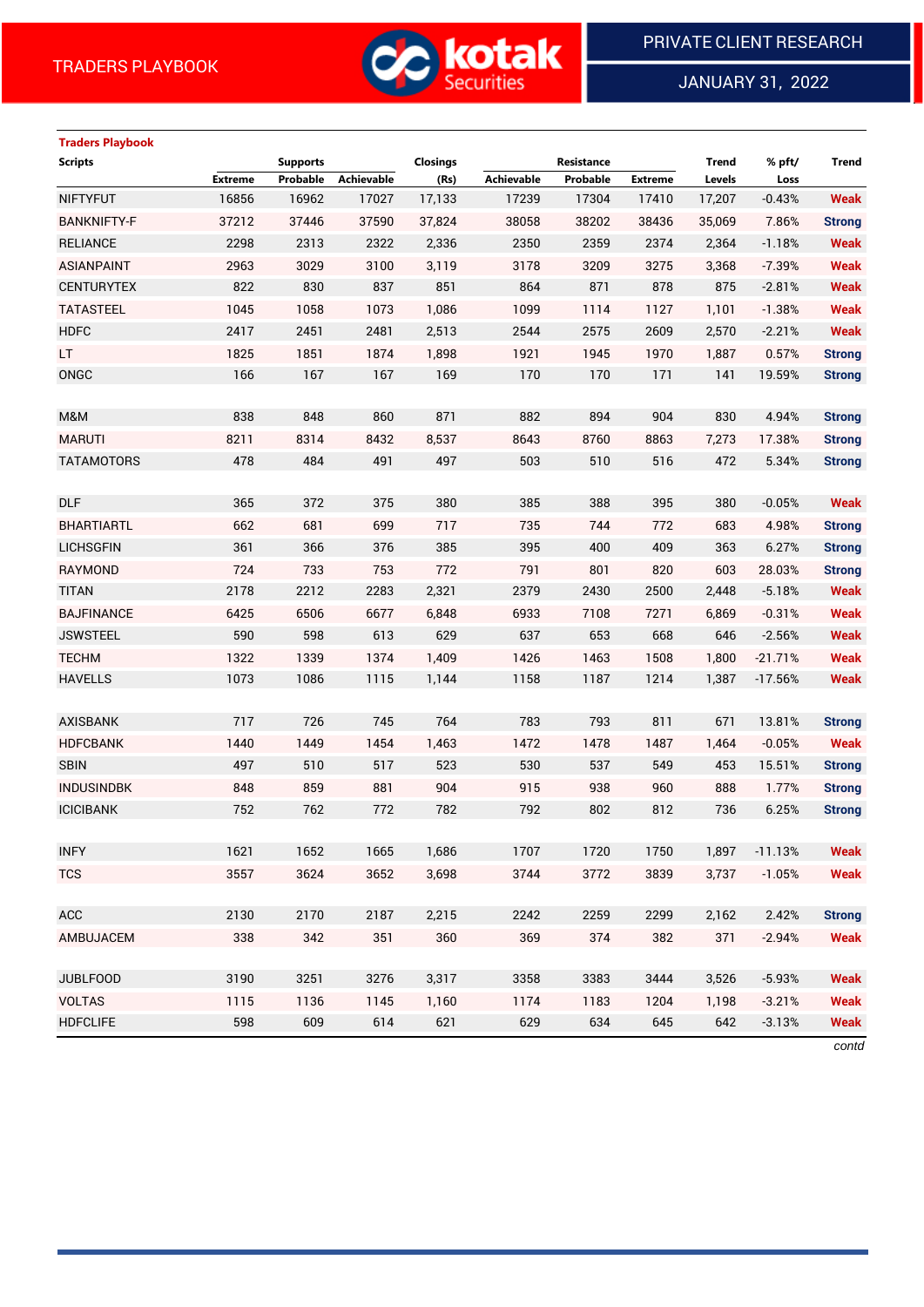#### **Closing Pricess**

Closing price is that price at which a scrip closes on the previous day. Traders can start their intraday trade on this level. The stock or index should sustain above or below the closing price else you should exit the trade. Ideally, half a percent should be the stop loss above or below the closing price to enter the trade.

### **Trend**

Trend is the level at which the tendency of Indices and Stocks can be identified. For best results, you can use the 'Trend Remarks' to trade. A 'Weak' trend means that traders can trade with a negative bias. If the trend is 'Strong', you can trade long with a positive bias. Base price should be the closing price.

#### **Achievable (Supp/Resis)**

It is the price which can be achieved if the Index/Stock trades above or below the closing price. During normal course of trading, first levels are important as one can take profits around first resistance and supports levels.

### **Probable (Supp/Resis)**

It's a second resistance/support and can be achieved if stocks/indices are in trending mode. Events can lead stocks and indices to reach these levels.

#### **Extreme levels**

Sometimes, the stocks fall or rise to their average lowest or highest levels FOR THE DAY and that may act as an excellent contra buying or selling opportunity with a stop loss given in the table. This means buying around extreme support and selling around extreme resistance strictly with a given stop loss. For e.g. If the extreme support for Nifty is given at 5605, and in case the market comes down to similar levels, then you can initiate long positions with the given 'stop loss for long' in the column, say at 5585. If it breaks 5585 then the trader must exit the position. This is valid on both the sides.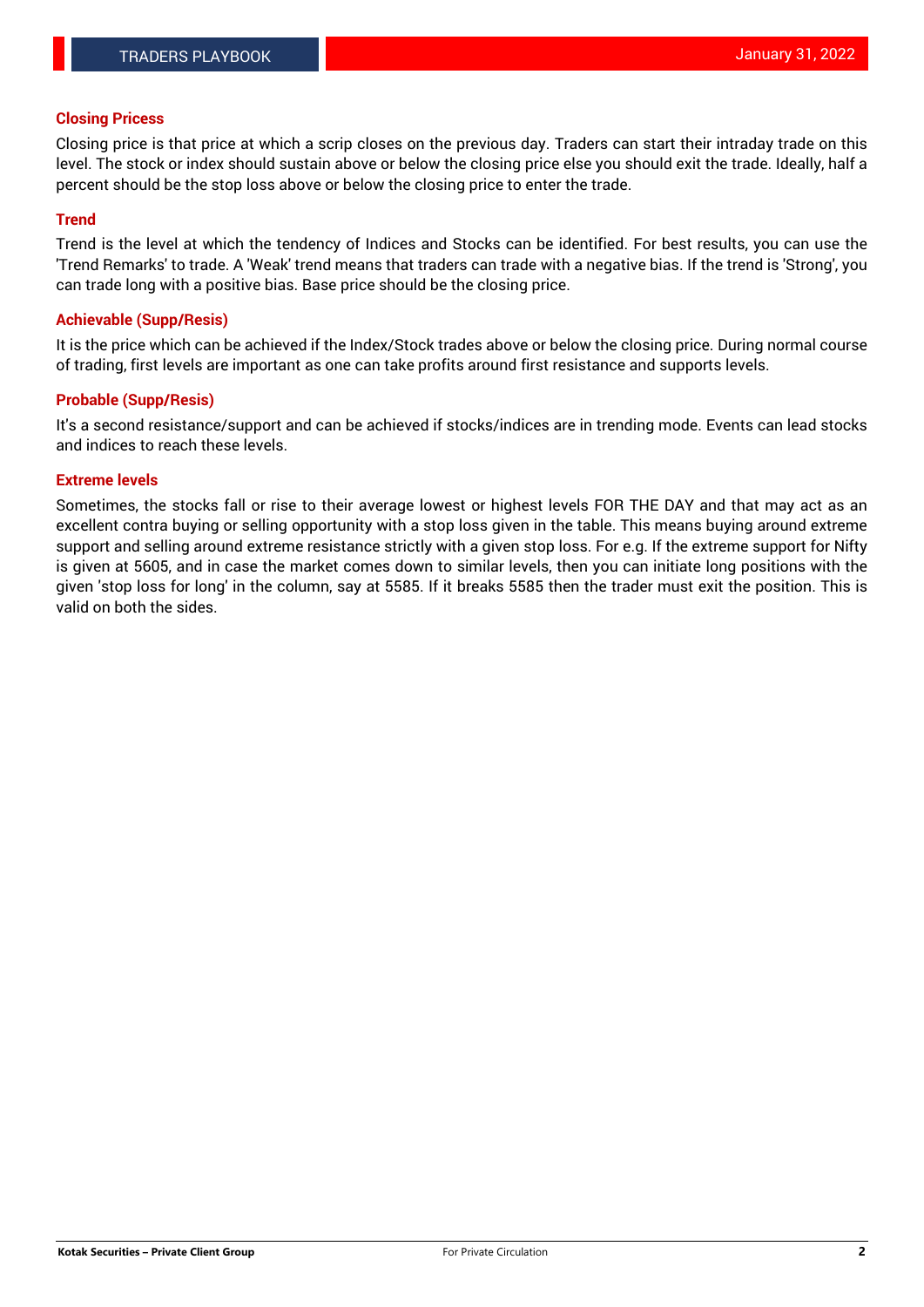### **RATING SCALE (PRIVATE CLIENT GROUP)**

| <b>BUY</b>             | $-$ A condition that indicates a good time to buy a stock. The exact circumstances of the signal will be determined by the indicator that an<br>analyst is using. |
|------------------------|-------------------------------------------------------------------------------------------------------------------------------------------------------------------|
| <b>SELL</b>            | - A condition that indicates a good time to sell a stock. The exact circumstances of the signal will be determined by the indicator that an<br>analyst is using.  |
| <b>Stop Loss Order</b> | - An instruction to the broker to buy or sell stock when it trades beyond a specified price. They serve to either protect your profits or<br>limit your losses.   |

#### **FUNDAMENTAL RESEARCH TEAM (PRIVATE CLIENT GROUP)**

**Shrikant Chouhan Arun Agarwal Amit Agarwal, CFA Hemali Dhame** Head of Research **Auto & Auto Ancillary** Transportation, Paints, FMCG Banking & Finance shrikant.chouhan@kotak.com arun.agarwal@kotak.com agarwal.amit@kotak.com Hemali.Dhame@kotak.com +91 22 6218 5408 +91 22 6218 6443 +91 22 6218 6439 +91 22 6218 6433

**Jatin Damania Purvi Shah Rini Mehta K. Kathirvelu** Metals & Mining, Midcap **Pharmaceuticals** Research Associate Support Executive jatin.damania@kotak.com [purvi.shah@kotak.com](mailto:purvi.shah@kotak.com) rini.mehta@kotak.com [k.kathirvelu@kotak.com](mailto:k.kathirvelu@kotak.com) +91 22 6218 6440 +91 22 6218 6432 +91 80801 97299 +91 22 6218 6427

**Sumit Pokharna Pankaj Kumar** Oil and Gas, Information Tech Midcap<br>sumit.pokharna@kotak.com bankair. +91 22 6218 6438 +91 22 6218 6434

sumit.pokharna@kotak.com pankajr.kumar@kotak.com

**TECHNICAL RESEARCH TEAM (PRIVATE CLIENT GROUP)**

#### **Shrikant Chouhan Amol Athawale**<br> **Amol Athawale** @kotak.com **Busisms** Research Ass [shrikant.chouhan@kotak.com](mailto:shrikant.chouhan@kotak.com) [amol.athawale@kotak.com](mailto:amol.athawale@kotak.com) Research Associate +91 22 6218 5408 +91 20 6620 3350 [sayed.haider@kotak.com](mailto:sayed.haider@kotak.com)

+91 22 62185498

# **DERIVATIVES RESEARCH TEAM (PRIVATE CLIENT GROUP)**

 $+91$  22 6218 5497

**Sahaj Agrawal Prashanth Lalu Prasenjit Biswas, CMT, CFTe** [sahaj.agrawal@kotak.com](mailto:sahaj.agrawal@kotak.com) [prashanth.lalu@kotak.com](mailto:prashanth.lalu@kotak.com) [prasenjit.biswas@kotak.com](mailto:prasenjit.biswas@kotak.com)